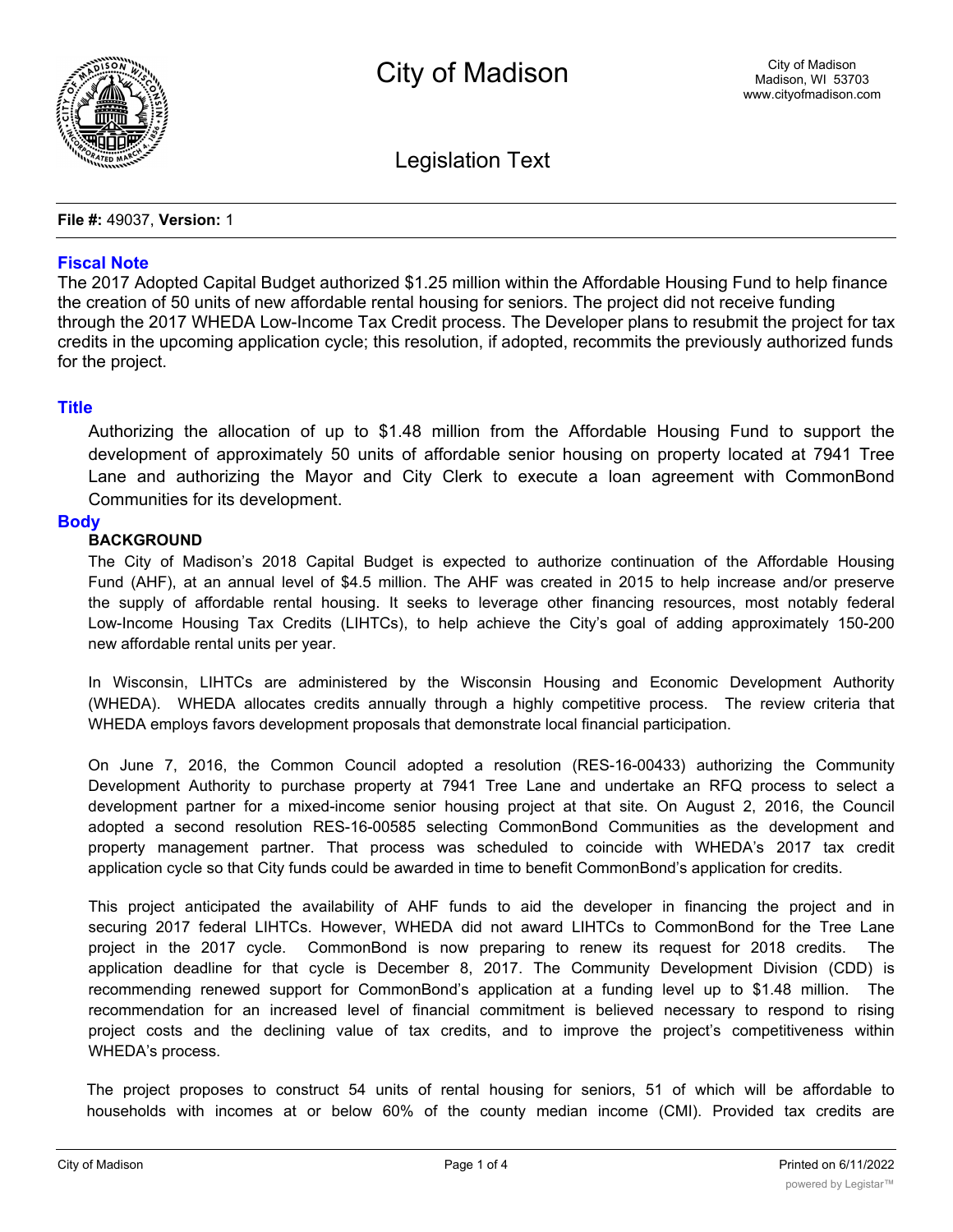secured, construction is expected to commence early in 2019 and be completed in 2020.

This resolution is intended to authorize the commitment of City funds, to the developer and in the amount specified, for an affordable rental housing development for seniors described in the RFQ process conducted by the CDA last year. It is also intended to authorize the Mayor and City Clerk to execute loan agreements and other documents necessary to proceed with this project.

### **ACTION**

WHEREAS, on December 2, 2014 the Common Council enacted Resolution No. RES-14-00906 directing the Housing Strategy Committee to develop recommendations for a housing policy promoting transit oriented housing for seniors, a policy that should support safe and affordable housing with access to transit and amenities for older adults; and

WHEREAS, on February 23, 2016 the Common Council accepted the Senior Housing Chapter of the Biennial Housing Report which recommended the creation of a city-led pilot project consisting of an affordable, mixedincome, transit-oriented senior housing development with a strong connection to services and healthcare on an infill site; and

WHEREAS, on June 7, 2016, the Council enacted Resolution No. RES-16-00433 authorizing the Community Development Authority (CDA) to purchase property at 7941 Tree Lane and directing the CDA to conduct a request for qualifications (RFQ) process to select a development partner for an affordable, mixed-income senior housing project at that site; and

WHEREAS, on August 2, 2016 the Common Council enacted Resolution No. RES-16-00585 recommending the selection of CommonBond Communities for the provision of services as specified in the RFQ including the development, financing, and operation of the senior housing development as well as conducting a robust neighborhood engagement process; and

WHEREAS, the RFQ indicated the City would provide financial assistance to support such a project, contingent upon the approval of such funds as part of the City's 2017 Capital Budget and the demonstration of need for City subsidy; and,

WHEREAS, even with the commitment of \$1.25 million in financial assistance from the City, CommonBond Communities was unsuccessful in its bid to secure federal LIHTCs from WHEDA in 2017; and

WHEREAS, CommonBond is committed to renewing its request for tax credits in WHEDA's next application cycle, and has worked with CDD staff to address issues associated with rising project costs, declining tax credit values and the overall competitiveness of the proposed project under WHEDA's scoring criteria; and

WHEREAS, the successful completion of this project addresses the City's objective of expanding the supply of affordable rental housing called for in the 2018 Capital Budget, and using City resources in concert with federal LIHTCs; and,

WHEREAS, CDD staff recommends offering up to \$1.48 million in Affordable Housing Funds to support CommonBond's development of approximately 54 units of rental housing, 51 of which will be designated as "affordable" (defined as reserved for households with incomes at or below 60% of CMI); and,

WHEREAS, the final City financial contribution for this project, not to exceed \$1.48 million, and the number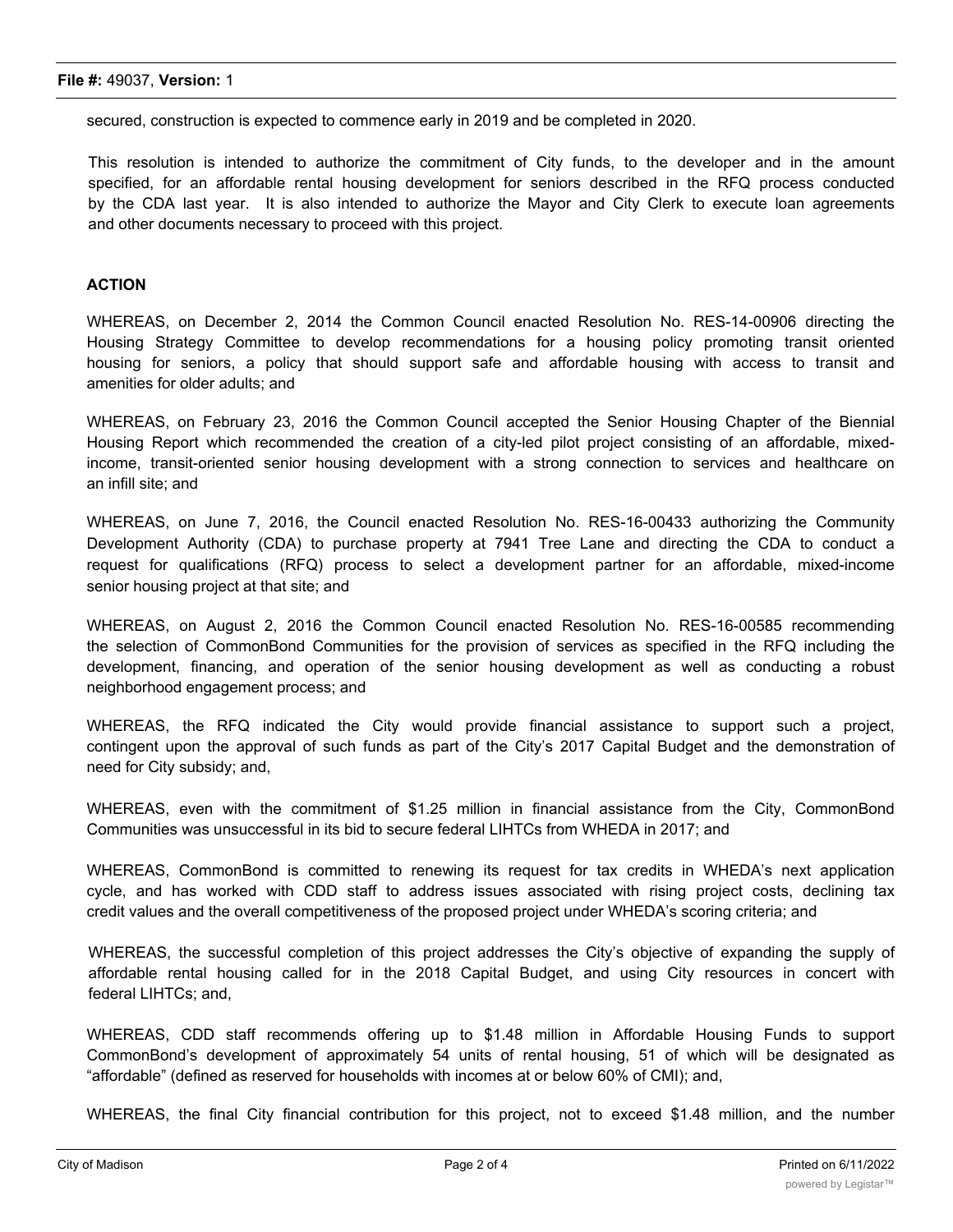and mix of housing units to be required by the developer, may be adjusted for any minor changes deemed necessary by CDD staff and the developer to improve prospects for success in WHEDA's application process; and,

WHEREAS, consistent with the terms of the City's AHF program, funds are to be offered in the form of low-cost loans, up to 50% of which will be amortized over 30 years and repayable over 16 years, contingent upon available cash flow, and at least 50% of which will have repayment deferred until a change in use or sale of the property occurs; and,

WHEREAS, upon securing federal LIHTCs from WHEDA, the developer, and/or an affiliate LLC, will be prepared to prepared to execute a loan agreement and related loan documents.

NOW, THEREFORE, BE IT RESOLVED, that the Mayor and the Common Council hereby authorize the City to provide no later than December 8, 2017, a letter of funding commitment of up to \$1.48 million in AHF funds to support CommonBond's proposed Senior Housing development at 7941 Tree Lane; and

BE IT FURTHER RESOLVED, that the Mayor and City Clerk are authorized to execute a loan agreement with CommonBond Communities, utilizing Affordable Housing Funds, for a 54-unit rental affordable housing development with 51 units affordable to households with incomes at or below 30%, 50% or 60% of CMI, reflecting any minor adjustments approved by CDD staff:

o Form of Loans

:

- The assistance will be provided in the form of low-cost loans, up to 50% of which will be amortized over 30 years and payable over 16 years, contingent upon available cash flow, and at least 50% of which will be 0% interest, long-term deferred loans payable upon sale or change in use of the property; and
- § The developer shall apply the proceeds of the Loan to the expense of acquiring the property and/or constructing the project, including at least the total number of units and units to be used as affordable housing, for rent to income-eligible households as specified above; and
- § The loan will be secured by a subordinate mortgage, note, and Land Use Restriction Agreement with a 30-year period of affordability; and
- § The loan agreement will be in full force and effect until the loan is repaid or at the expiration of the period of affordability, whichever is later.
- o Assignment
	- The loan shall not be assigned without permission of the City except for an assignment to an affiliate entity of the developer prior to loan closing.
- o Closing
	- Prior to closing, the developer must submit to the City a standard ALTA commitment for a loan policy of title insurance in the amount of the Loan for such Property, which will be subject only to municipal and zoning ordinances and agreements entered under them, recorded easements for the distribution of utility and municipal services, mortgages, security agreements, assignments of leases and rents, regulatory and land use restriction agreements and an extended use commitment pursuant to Section 42 of the Internal Revenue Code, recorded building and use restrictions and covenants, taxes levied in the year of closing, and any other encumbrances acceptable to the City; and
	- § Prior to closing, the developer must provide evidence of property insurance as required by